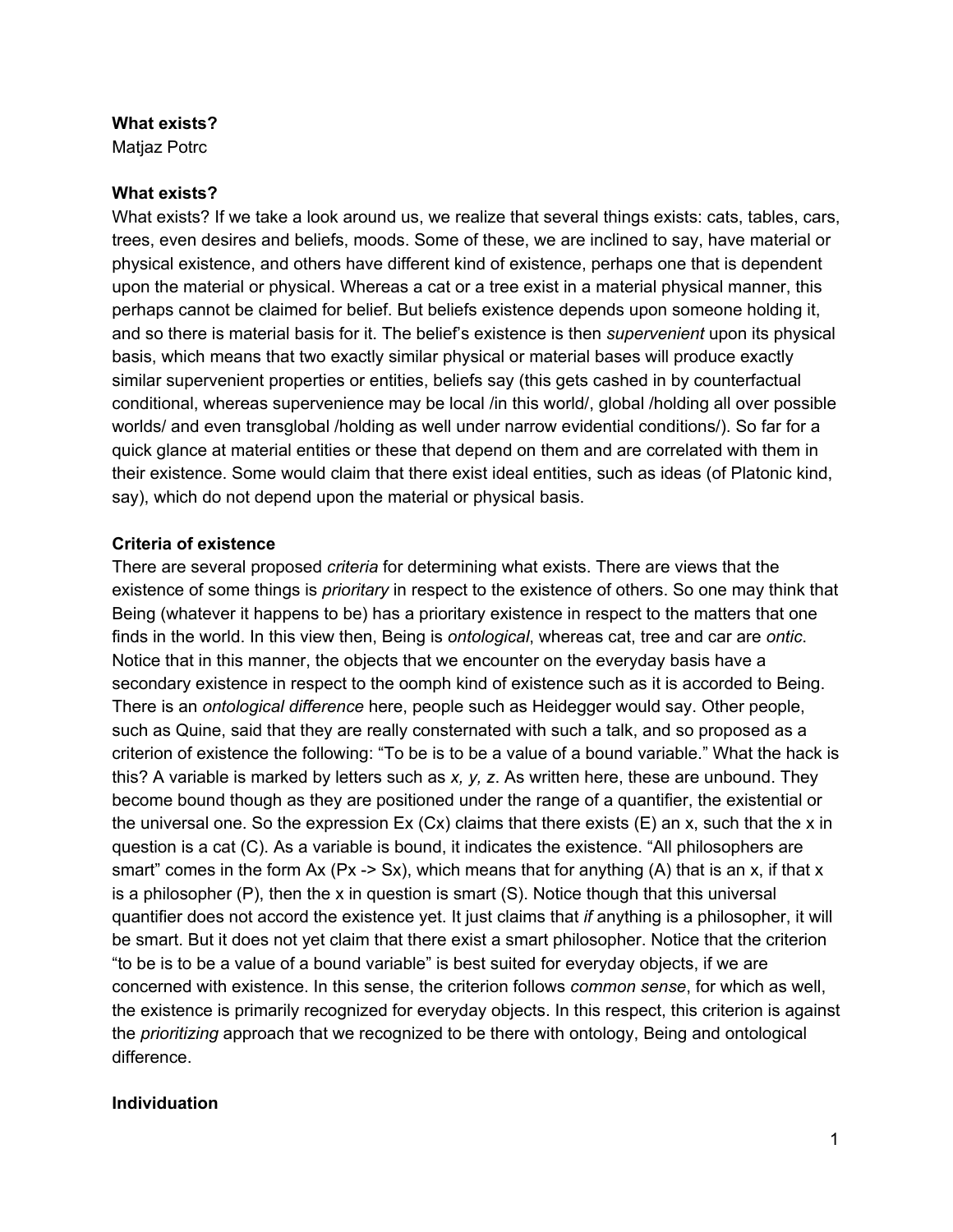The question of *individuation* is not equivalent to the question of *existence*. Suppose that we agree how a cat exists. But we may yet require *criterion of individuation* for it. We may agree, say, that cat is a physical entity. But we may still say that *space* is *criterion of individuation*. If this is the case, then the following comes as a consequence. If the cat moves from spatial position 1 to spatial position 101, and the space is criterion of individuation for that entity, then we actually have 101 cats, for what we consider to be a unique cat actually changed 101 spatial locations. So there are 101 cats, according to space as its criterion of individuation. Actually, we may consider this space to be experiential space, as this was proposed by Brentano. Where we common sensically started with the idea of one unique cat, we ended up with 101 cats. That's how philosophical attention to criteria enriches matters.

## **Towards unique identity**

*Individuation* may follow different criteria. Summarizing our previous thoughts, one criterion of individuation would be material or physical substance underlying an entity or whatever is supposed to exist, such as properties, say. In the case of supervenience, the criterion for existence is a subvenient material/physical basis. One may put the question whether in order to pin down the basis of individuation, one may *reduce* the supervenient entity or property to the subvenient basis (one would thus reduce a belief to its physical support). Again, individuation may be either general-generic or again particular. In the first case, one looks for a general pattern or law (say, counterfactually supported) that underlies individuation (instantiation would be a case in point). In the second case, one would have what may be called *unique identity* of the supposed entity (there would be unique identity of the intentional occurrence). This would be in power for *conscious occurrences* of thoughts, say, now not considered as instances of generic patterns, but as forthcoming with individual quality. In this last case, individuation would provide criterion of existence. In fact, conscious occurrence would be criterion of existence, which would go well along a narrow, experiential space involving setting.

### **Challenges to simple common sense**

Let us return to *common sense* criteria of existence. As we already claimed, common sense recognizes the existence of many different entities, such as cats, trees, boulders and cars. But common sense may go through *different stages*, as it reflects upon its own conditions. Let us call the first stage of common sense in its dialectics *thetic*. That's common sense before it engages into reflective mode. But once it starts to reflect its preconditions, it becomes reflective. Then it finds itself in the *antithetic* phase. But just why would common sense come to this point at all, perhaps preferring non-reflective easyness? The answer lays in challenges to common sense presuppositions. There are several of these: special composition question, vagueness, and the existence of lightweight posits. *Special composition question* (SCQ) was proposed by Peter van Inwagen: under what conditions do parts compose another entity? He thinks that SCQ requires as an answer a *general criterion*, so that we would not end up in position of staying with bunch of disconnected and unexplainable primitives. (Notice that this criterion requirement is similar to the ones which we have already briefly discussed in respect to existence.) He further thinks that what exists are particles, such as recognized by our best science, say atoms, quarks or muons. He then argues that these atoms do not really compose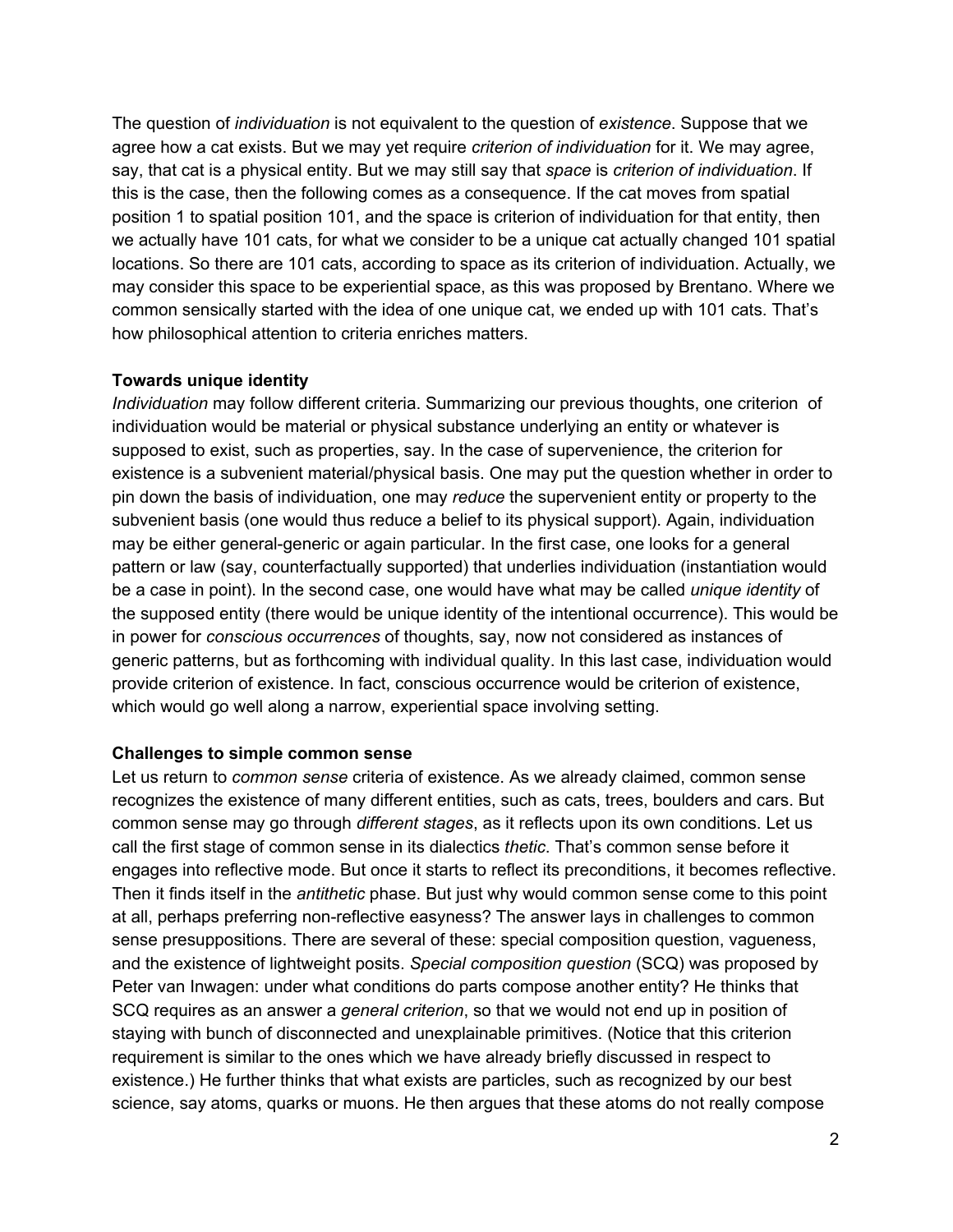entities where common sense usually recognizes them, in cases such as these of tables, cars and boulders. The reason is exactly that there is no criterion in their support. He then considers some criteria of composition, such as *contact*. But he rejects them as not viable, for *contact* would have counter-intuitive consequence that a new entity would come into existence as we shake hands, a new entity that would go out of existence once as we stop shaking hands. He then concludes that *life* is an appropriate criterion for composition of particles. There is necessity of composition for atoms that enter cats, in opposition to particles that enter into constitution of chairs. But this means that living beings, such as cats and trees exist, whereas cars and boulders don't exist. Such a reasoning provides a criterion of existence. But we cannot really support it, for why would cats exist in the ultimate ontological sense? They are namely vague. *Vagueness* is the next challenge for nonreflexive common sense in respect to its suppositions about existence. We can namely ask ourselves whether cats are non-vague or again whether they are vague. Now consider that a cat drinks milk, and that it is quite impossible to tell which milk-atoms are exactly constituents of the cat along the milk digesting process. Similarly it goes for the air that the cat breathes and that enters into its lungs and into its living system. It is as well a vague matter when the cat comes into existence when it is conceived in her mother's womb. There is no exact border there that would determine the amount of cells that is sufficient for the recognition of existence. Notice that vagueness is characterized by *boundarylessness* as a characteristics of *sorites sequence* with its two constitutive criteria: *identical truth value for neighbouring items* in the sorites sequence, and *different truth values for the items at the opposed ends of the sequence*. There is namely the requiremet that each neighbour in the sequence has the same truth value. If a man with one hair on his scalp is bald, then the man with two hairs will be bald as well. But man with one hair is bald indeed, whereas the man with 10.000 appropriately positioned hairs upon his scalp is not bald. Both mentioned criteria or requirements for vagueness are in power, and so vagueness turns out to be a matter of *weak incoherence*. Both of requirements are satisfied, without that there would appear malign strong incoherence such as  $p_{\alpha}$ - $p$ . That's the characteristics of vagueness. Now, given that trees, cats, cars and boulders are vague (it is not possible to determine for each of these which atoms exactly are needed to form them -- the car still seems to be the same entity if it is slightly scratched, or even if some part of it is exchanged), vagueness seems to be another powerful reason to become doubtful in respect to the non-reflective positing of objects or entities by common sense. Notice that weak incoherence of vagueness may be welcome for language and thought, whereas the two criteria that are constitutive for vagueness cannot be directly satisfied in the world. A third reason that puts into question the nonreflective recognition of entities that exist in the world comes from *lightweight posits*. What exactly are constituents of the university? Does it include buildings, people, tables? Obviously the answer is not easy to deliver. The same goes for symphonies: is Beethoven's 5th symphony composed of four movements? What are the identity criteria for a symphony? Does it consist in a performance, in all performances, in what Beethoven had in mind, in written musical score? The criterion for symphony existence will not ultimately come from all of this. The discussed cases of special composition question, vagueness, and the existence of lightweight posits all point into direction that the beginning non-reflexive recognition of several objects existence needs to be questioned. That's then the *antithetic reflexive* phase of common sense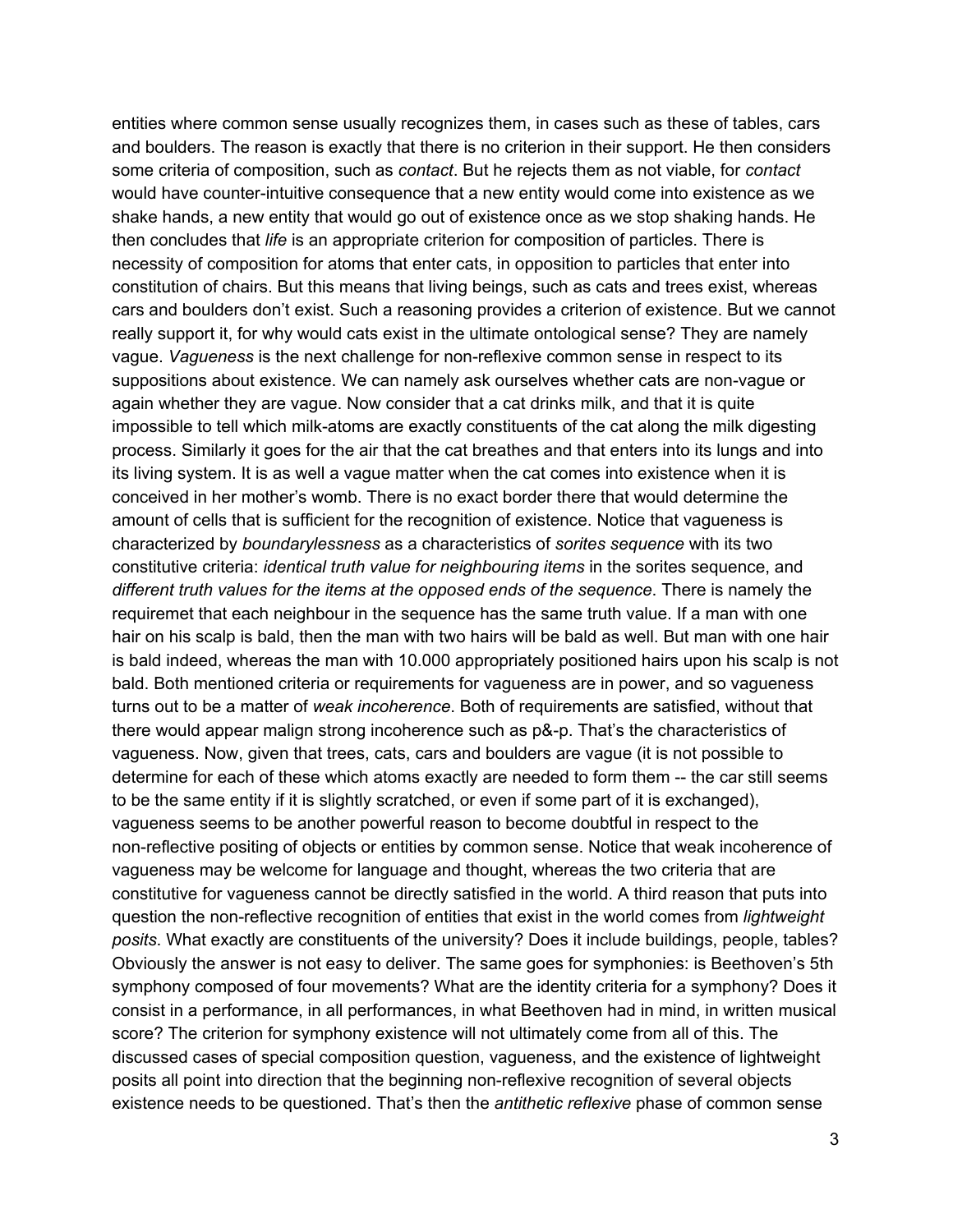dialectics. What follows is the *synthetic* phase of common sense dialectics, where common sense itself recognizes that really, the plurality of posits admitted at its thetic phase really *do not exists*, and that what exists is actually the *world without parts* or the *blobject* as we call it, a *dynamical* and *monistic* entity. We distinguish snobjects (plurality of non vague objects), slobjects (plurality of vague objects), and the blobject (non-vague dynamical monistic entity). We claim that just blobject exist, and that this is recognized by common sense at its synthetic reflexive stage of development.

### **The problem of the many**

One way to deal with the existence of cats comes from recognizing many possible arrangements for a cat as so many non-vague cat-compositions. In such a case we would then have 1001 non-vague cats where non-reflective common sense at its thetic stage recognizes just one cat. But this seems counterintuitive, and the problem of vagueness does not go away. Each atom that is a considered possible constituent of the cat namely provides a new non-vague composition for the cat-candidate. But just under what criterion could these non-vague cats be recognized as one existing entity?

#### **Semantics and ontology impossible relation**

What is *truth as indirect correspondence* and why is it needed for *austere realism* to be a viable position? Before tackling this question, some generic remarks about the relation between semantics and ontology, being attentive at the manner in which these were treated, seem to be in place. Let us start with what we already realized. *Semantics* (truth) and *ontology* (austere realism in our case) are related through *impossibilities*. First, there is impossibility to pinpoint the posits that simple common sense ontology introduces and deals with. We became aware that simple common sense encounters this impossibility through difficulties to ascertain its posits because of special composition question, vagueness, and the existence of lightweight posits; at least it is these we dealt with, although there may well be others. All of the reviewed points related us to an *impossibility* to deliver ultimate posits of simple common sense. This we think is an instance of more generic impossibility that goes together with the relation between *semantics* and *ontology*. In this respect we would first like to point out that the *problem of reference* demonstrates this, if we attentively review it. The first lesson is that the problem of meaning or reference singles out the *relation* between language and world. We have found out though that the search for such a kind of direct world-world relation reveals how it actually depends upon the one trying to ascertain this relation from the first person point of view, through demonstratives and indexicals. This *experiential* space basis of the word-world relation though was customary neglected and dismissed in profit of the third person point of view objectivist take. So the analysis of semantic ingredients of sentences, such as proposed by Russell (On Denoting, 1905), tried to establish a direct word-world relation and found out that this one may be achieved only through reducing the linguistic ingredient to the demonstrative. The ensuing problem of reference treatment (Kripke, Putnam, Donnellan) singled out the *indexical* ingredient in the trial to get a direct word-world relation (notice that causal and historical chain theories search for the original indexical relation constituting point). Indexicals display *phenomenological* quality and engagement of the one trying to establish direct word-world relation. Pragmatism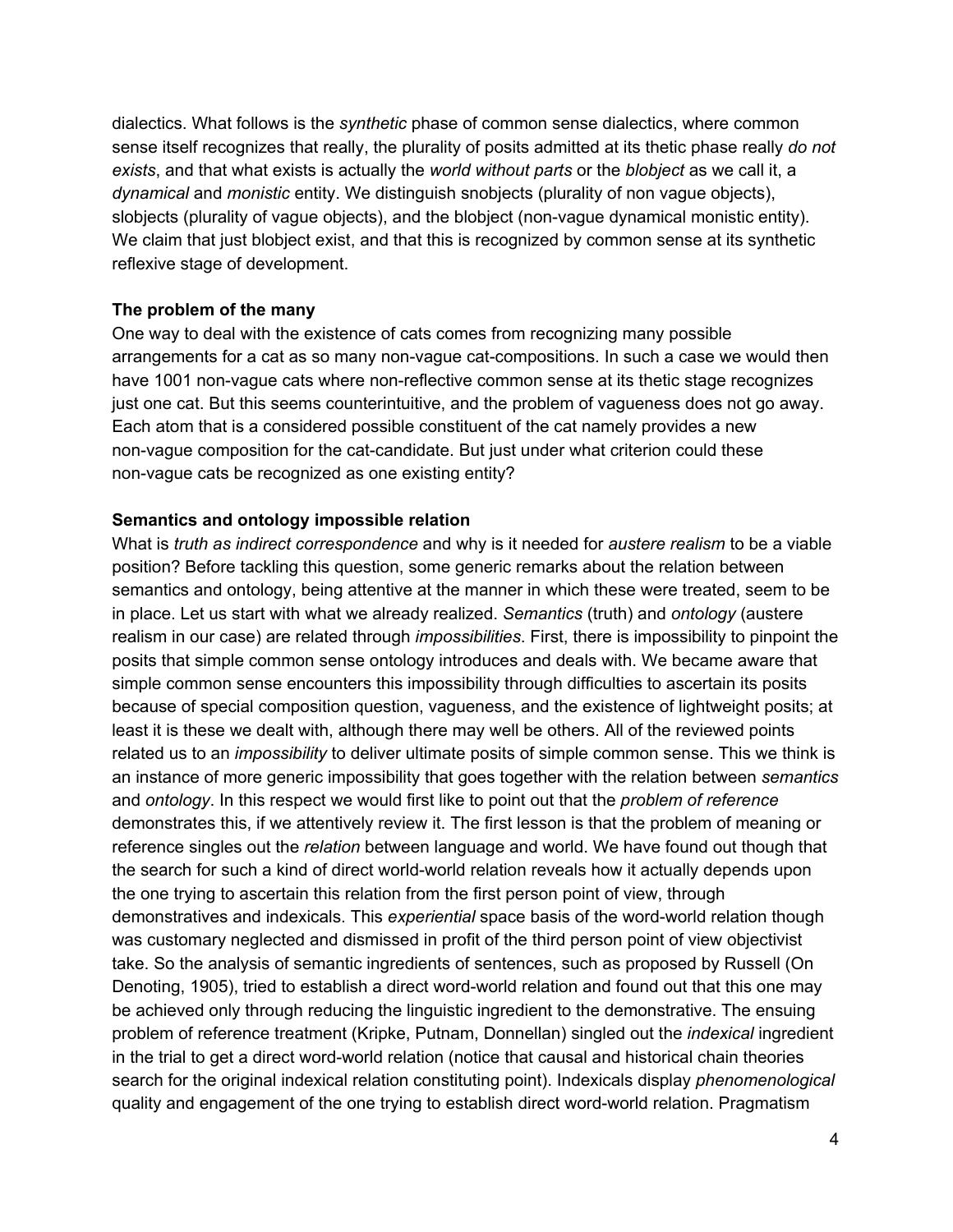inspired communication-intention semantic trials (P.F. Strawson, Grice) on the other hand put the world in a decisively second plan, contributing to the *holistic phenomenology* involvement into the *referential act* (perhaps world-word relation, through the acting in the world perspective). Both of these trends in dealing with word-world relation introduced *phenomenology* (demonstrative and indexical ways through the phenomenology of the zero point involvement; communication-intention trials through the holistic phenomenology as supporting the act of referential relation so that it could come about). This *phenomenology* involvement into trials to ascertain word-world relation was *not* recognized though, because of powerful presupposition of this entire enterprise that the relation in question needs to be treated *objectively*, from the *third person point of view*. This was the way in which analytic philosophy was grounded (through Russell's theory of descriptions). Recently, the trend towards *phenomenal intentionality* as constitutive approach (Horgan-Tienson, Siewert, Galen Strawson) is increasingly recognized. But it was not really applied to the word-world relation as supporting the problem of reference treatment. This is what we propose here: *referential relation* as basic for *word-world* ascertaining *is actually phenomenology constituted*, from the *zero point* perspective (another phenomenological ingredient in the setting).

Once as this is recognized (Potrc: Referential zero point 2015), we are ready to expand the wordworld indexical zero point inquiry towards the *theory of truth as correspondence*. Notice that correspondence is a word-world relation. Realize that this relation is zero point phenomenology constituted, as we noticed above. Austere realism comes as a natural extension of the zero point phenomenology take on the word-world relation. Semantics and ontology come together, encountering an impossibility, and thereby promoting constitutive phenomenology once as this is realized. Notice that this goes on in the zero point *phenomenology constituted* environment. All this needs to be elaborated, making the phenomenological constitution as it comes about in the word-world relation salient. In fact, we deal with relation between *meaning* and *reference*. Frege was puzzled here with his proposal of *senses* as multiplicity of descriptions providing tools and with his trials to get to the unique *referent* in the world as an ontological anchor. Russell introduced logical proper name in an acquaintance epistemic relation (recognized by us as a zero point phenomenology constitutive) dismissing the descriptive power of language, as he tried to master word-world relation. But we need to come back to our question about *truth as correspondence*, from this generic important realization of impossibility characterizing *semantic* and *ontology*. One can say that there is no such relation, or that this relation is impossible. But the dialectics allows us to realize that relation here is possible through the *quality*, promoting phenomenology.

### **Truth as correspondence**

In the following we will first take a look at truth as correspondence, then at truth as indirect correspondence and finally at truth as indirect correspondence in its support for austere realism. We will try to deliver a simple and naturally ensuing flow of these topics.

Truth as *correspondence* is a natural approach for taking care of word-world relation. If something is said or thought, then it is *true* if it *corresponds* to the world. If something is thought and asserted but there is no correspondence to it in the world, then it is not true but *false*. Notice that *correspondence* relation as a *generic* matter is not committed to whether there are *entities*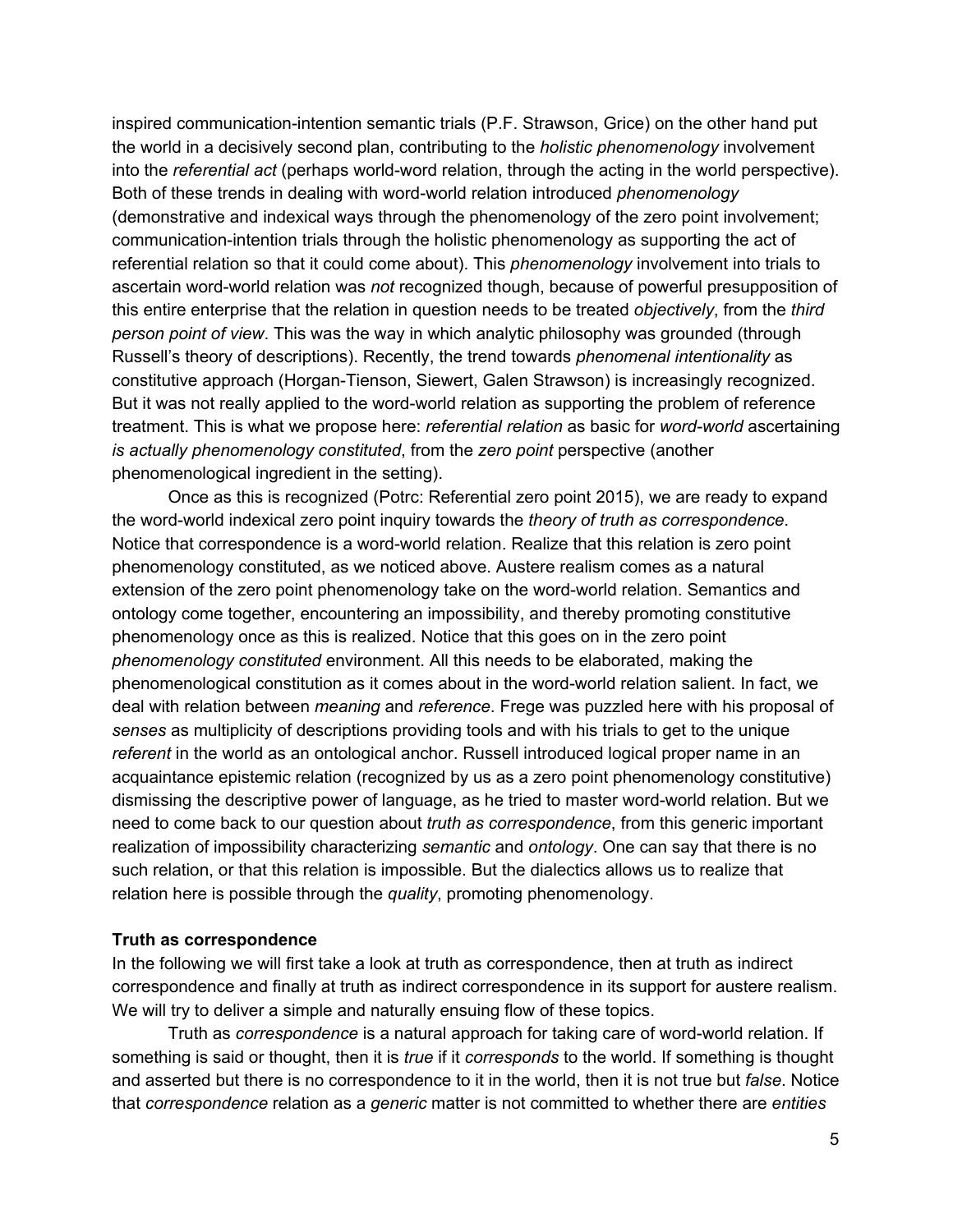in the world that correspond to *constituents* of language/thought ingredients. This is seemingly put into question by the Tarski schema for truth:

(T) 'p' is true iff p.

An instance of 'p' may be the sentence or thought to the effect that 'The cat is on the mat', which happens to be true if the world is such that it supports this sentence/thought. Notice that there is no additional commitment in the schema here that there should be *entities* around which support the correspondence. It is sufficient that the world is such that 'p' corresponds to it in order for 'p' to be true. This is compatible with correspondence for 'p' being supported by the world which does not consist of any atomistic parts but is monistic and richly dynamical. It may still be such that it supports 'p' in a correspondence manner. This would then be entrance into conceiving truth as indirect correspondence, about which more in the next subsection.

The seemingly more appropriate and usually embraced interpretation of schema (T) is that of *truth as direct correspondence*. This one claims that in order for there to be correspondence between 'p' and p, one needs to be careful about the *compositionality* criterion. The thought is that there are names and relations asserted or thought about in 'p', which need to be mirrored by entities, predicates and relations in the worldly situation p, so that there would result truth as correspondence. Notice though that at least one influential approach, that of *situations and attitudes* (Perry) pointed into direction of indexical and ultimately phenomenological underpinning of the correspondence relation, being inspired by ecological immediate and not third person point of view involving objectivist look at the correspondence relation. Let us go back to truth as direct correspondence now. The directness here aims at there being direct relations between linguistic/thought constituents and between entities and properties in the world. We have hinted though that such a relation encounters several brands of *impossibility*.

Truth as relation of *direct correspondence* between linguistic/thought sequences and between the supposed entities and properties in the world is *compositionality* inspired, and through it is *tractability*, i.e. surveilable procedure inspired, presupposing absence of vagueness in the correspondence relation at hand. So we may say that 'p' will be true just in case as there are expressions for names and predicates (n1, ..., nn; pre1, ... pren) *composing* it, which correspond to entities and properties (**e1**, ... , **en**;**pro1**, ..., **pron**) in the situation **p**in the world. Bold print indicates that we have to do with the ultimate ontological entities in the world, according to the construal of truth as direct correspondence. This is a presupposition absent from the construal of truth as indirect correspondence, although that one takes the **world**to ultimately exist. But in overall, truth as correspondence is a generic approach that is not decided yet between the option of either direct or indirect correspondence construals.

# **Truth as indirect correspondence**

Given that we have found out how the supposition of simple common sense realism about the existence of plurality of entities in the world gets questioned at its reflective stade, following the hurdles for the simple position as they appear in cases featuring special composition question, vagueness and ontologically lightweight posits, we conclude to the possibility of *truth* as a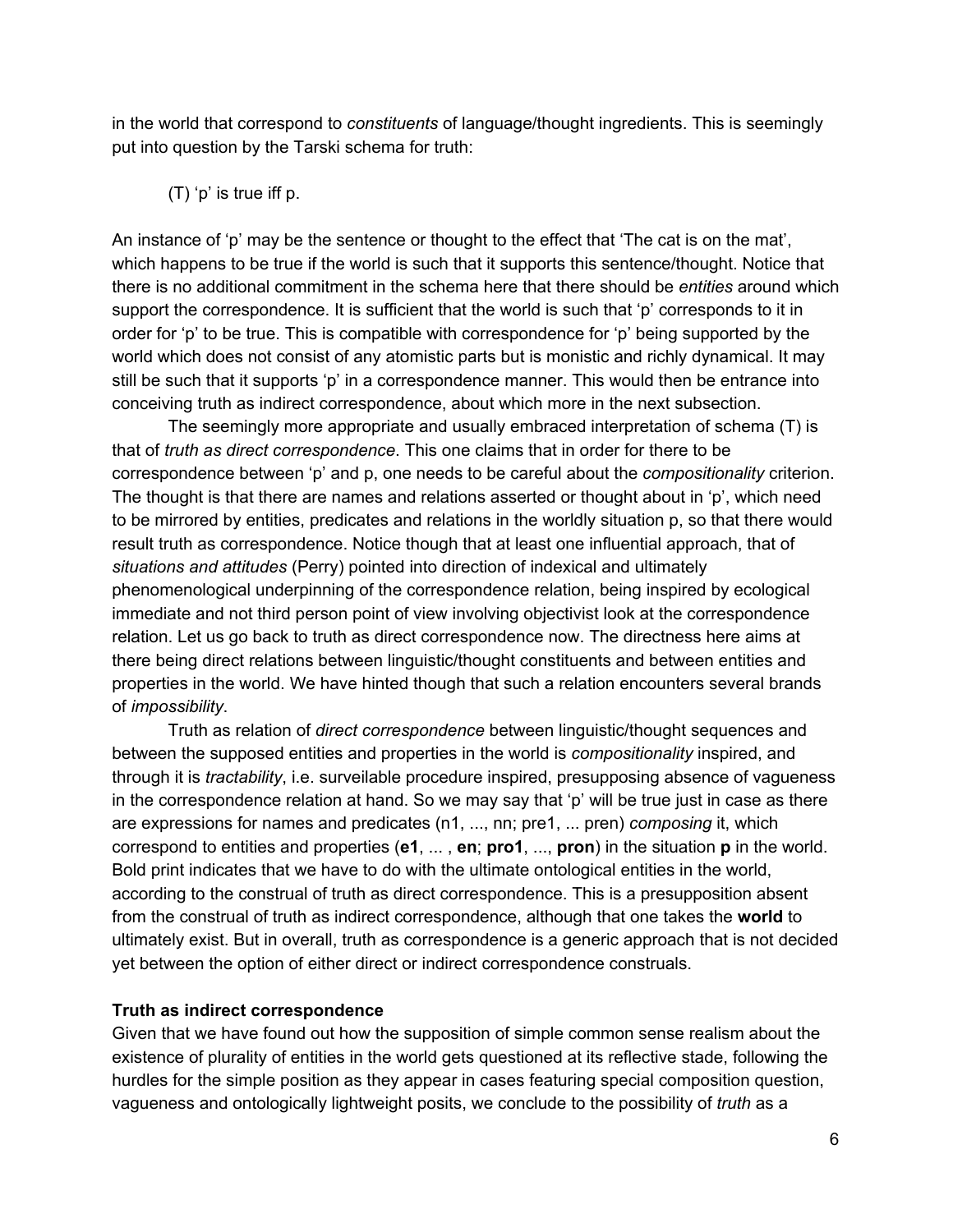relation of *indirect correspondence* to the **world**. Notice that this one does not presuppose the existence of *ontic* **entities**, and that it nevertheless makes *correspondence* relation viable. The **world**is then such that 'p' is true. The truthmaker for 'p' is then the **world**in its entirety. Realize that following the hurdles for direct common sense realism, the position that there is a plurality of **entities**in the world, one is invited to conclude that there is just rich dynamical **world**, which locally behaves in a 'p' manner (without that there would be **entities** or **properties** supporting the correspondence with 'p' in a tractable compositionality promoting manner). Truth of 'p' is thus not directly supported by **entities**and **properties**corresponding to its atomistic parts of expression constituents, but by the how the **world**is in its holistic dynamical entirety. This is then *truth as indirect correspondence* which accounts for troubles for simple common sense realism encountering hurdles of special composition question, vagueness and ontologically lightweight posits. All of these point to the troubles for simple common sense realism in presupposing the existence of **entities**.Now truth as indirect correspondence allows for a direct relation to the world as truth-maker and thereby for indirect relation to the supposed entities and **properties**.

## **Truth as indirect correspondence supporting austere realism**

What we just affirmed supports austere realism, the ontological view that there aren't a lot of **entities** besides to the **world**. There is just one dynamical monistic **world**. The austerity here is nominalist manner of talking things, dismissing the plurality of **entities**if these are not necessary. Notice that this stage is still embraced by common sense, following its experience of first embracing simple realism and thus plurality of **entities**, then switching from this thetic stage to the antithetic reflexive stage encountering the hurdles for thetic position, and finally embracing the austere conclusion of existence of just one **world**without **parts**at its synthetic common sense dialectical stage. One can say that truth as indirect correspondence now supports austere realism.

### **Zero point phenomenology involvement into correspondence relation**

An important point that we have mentioned is that correspondence relation involving truth reposes upon *a direct first person perspective phenomenological engagement*. At least this is the lesson that one learns from trials on philosophy to reach genuine ultimate correspondence relation. Notice that this correspondence relation is usually stated as involving language/thought composition on the one hand, such as 'p' (constituted of n1, ..., nn; pre1, ... pren), and the supposed worldly compositional situation **p**(constituted of **e1**, ... , **en**;**pro1**,..., **pron**) on the other side. Trying to pinpoint the *referential relation* in it basis, philosophers indulged into *demonstrative* and *indexical* circumstances, which are clearly *phenomenology* and *zero point* based, i.e. involving the *first person* perspective and engagement. As already mentioned, the *situations and attitudes* (Perry) approach went into this direction, although its *constitutive phenomenology* underlying indexicals and holistic world should be recognized. This is what we propose. Zero point is a phenomenology supported first person perspective, through which the referential touch with the **world**needs to be acknowledged. From this angle, we reached the essential, *bracketing* mode involving narrow approach to the referential and thereby